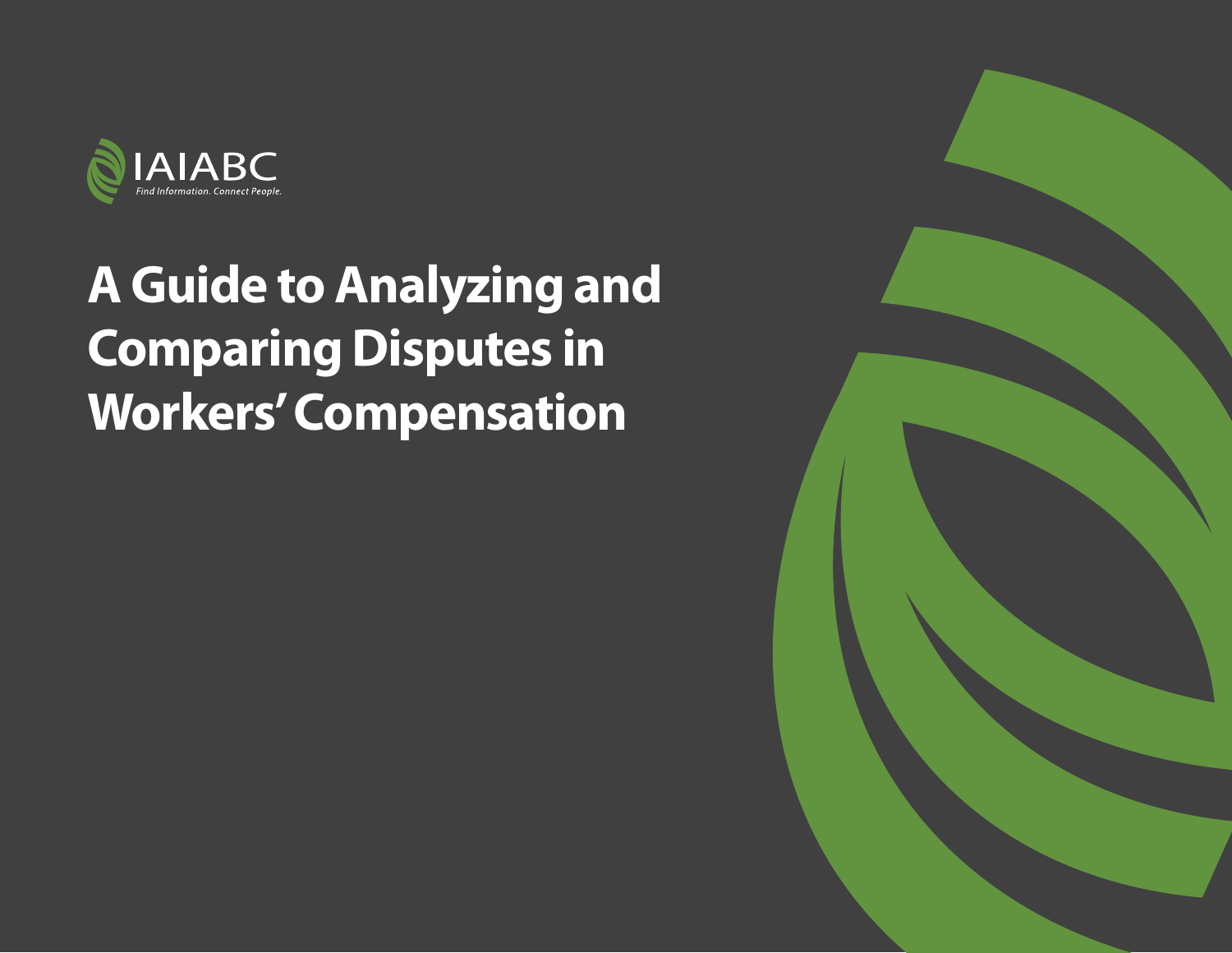

# **IAIABC Dispute Resolution Standardization Project Goals**

#### **What happens when the system is not self-executing?**

When workers' compensation is not self-executing, states address this in several ways, chief among them being to regulate and to adjudicate. Therefore, analyzing disputes within a system can provide meaningful insight on important system attributes and be a helpful tool for policymakers and stakeholders.

The goal of the study is to promote better understanding of workers' compensation dispute resolution systems by:

- developing a common model of how disputes are managed;
- developing a common model of judicial decisions; and
- comparing select state systems according to these models.

**For this analysis, "dispute" is defined as "the act of filing for an adjudicatory hearing and decision regarding the payment of benefits."**

*A fundamental premise for our analysis is that workers' compensation should by and large be self-executing, meaning that compensation claims are brought to conclusion by agreement of the parties, without any formal dispute arising.*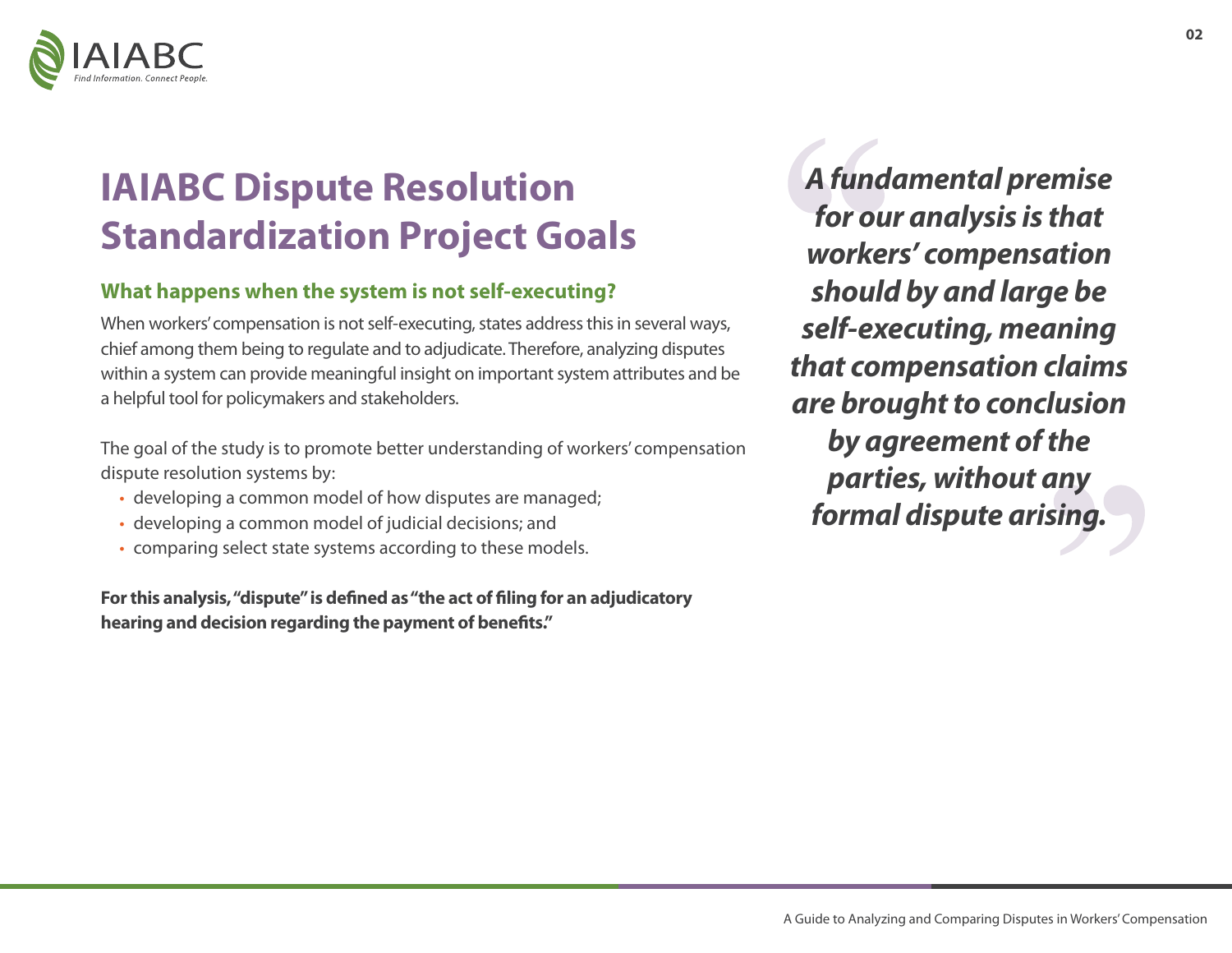



# **Participating States**

The foundation of this project rested on the understanding of the process across states to resolve disputes. Six states were studied in this project.

To read the extensive profiles of each of the six state's dispute system, refer to: *Profiles of the Dispute Process in KS, OR, PA, TN, WA, and WI,* found at *iaiabc.org.*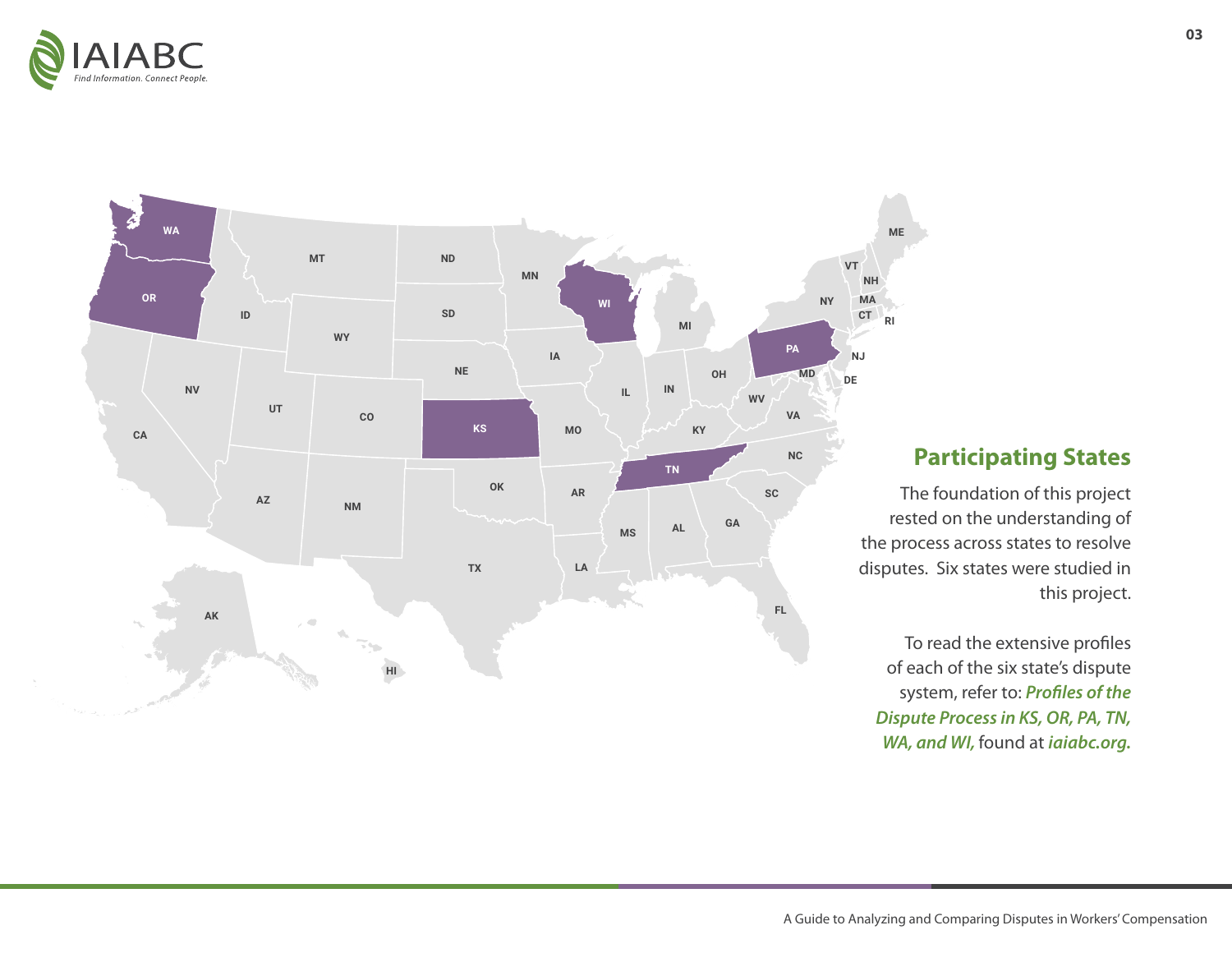

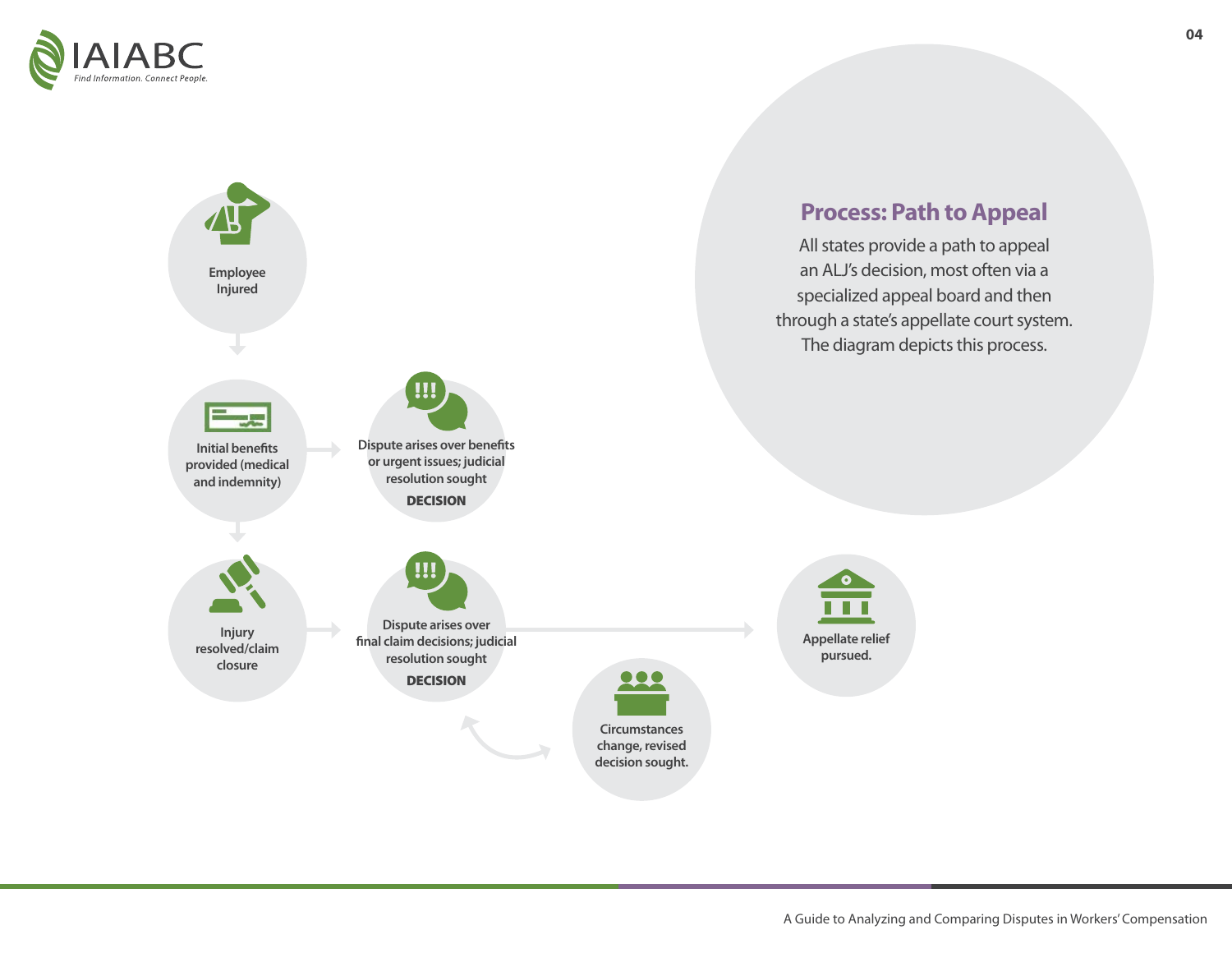

## **Process Model**

The process model is a greatly simplified depiction of administrative activity workflows, picking out events to track for measurement of timely service.

This illustration displays selected events/ milestones that could be recorded in the agency database to measure the status or progress of cases being processed. It is based on common procedures controlled by various state legislation and administrative rules. Intended to be adapted to the situation in an individual state.

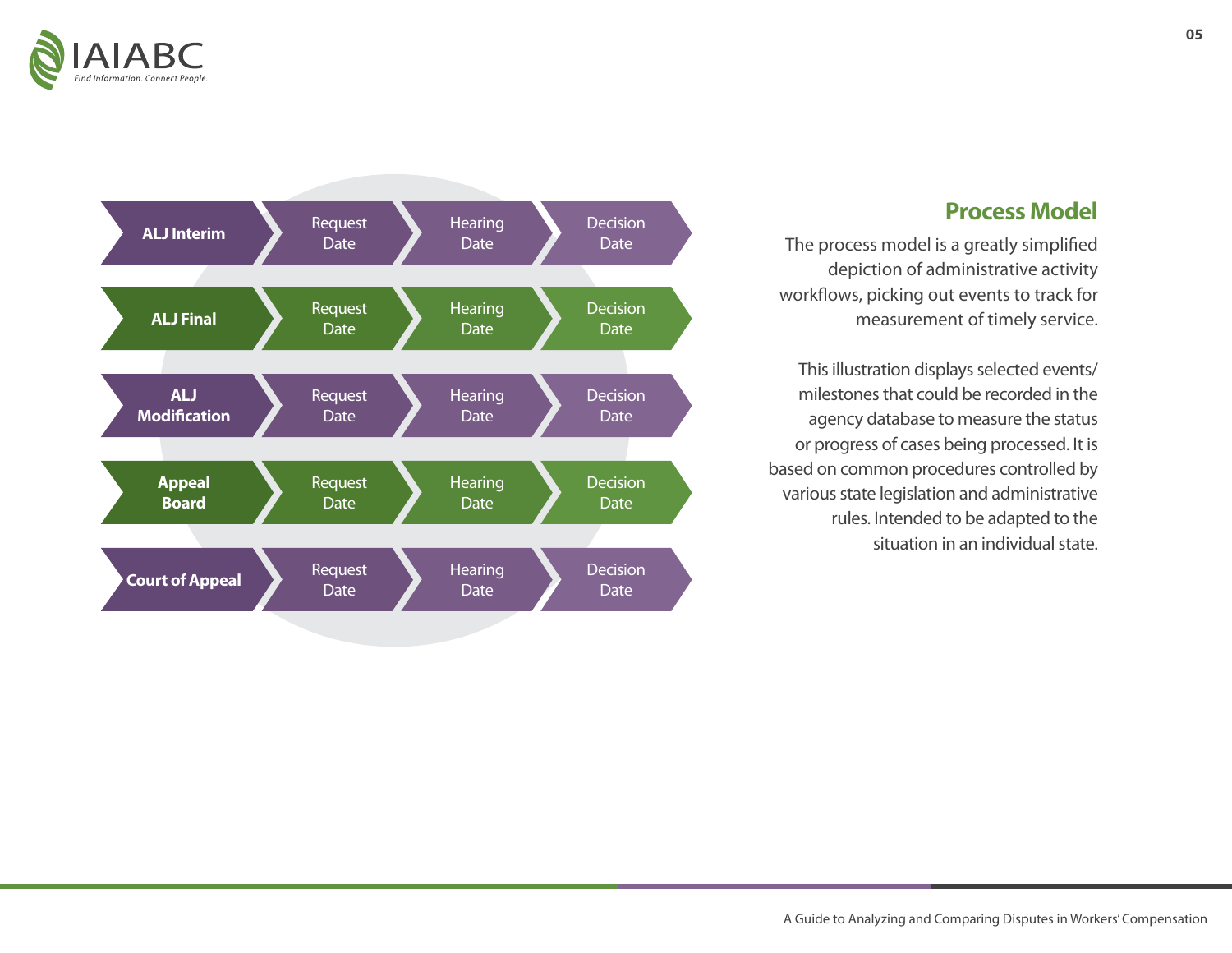

# **Decision Model**

The decision model was used in this study to categorize ALJ decisions. It is obvious that decisions about the threshold "acceptance" of compensation claims are different from multiple decisions on most claims concerning "benefits." The model points to three types of benefits. Earnings loss benefits decisions are broken out further based on experience.

Analysis of the respective states' decisions indicated a model could be applied, categorizing the decisions as follows:

- **1.** Injury resulted from work
- **2.** Impairment resulted from injury
- **3.** Disability resulted from impairment
- **4.** Earnings loss resulted from disability
- **5.** Treatment required for injury
- **6.** Award for impairment
- **7.** Non-substantive matters

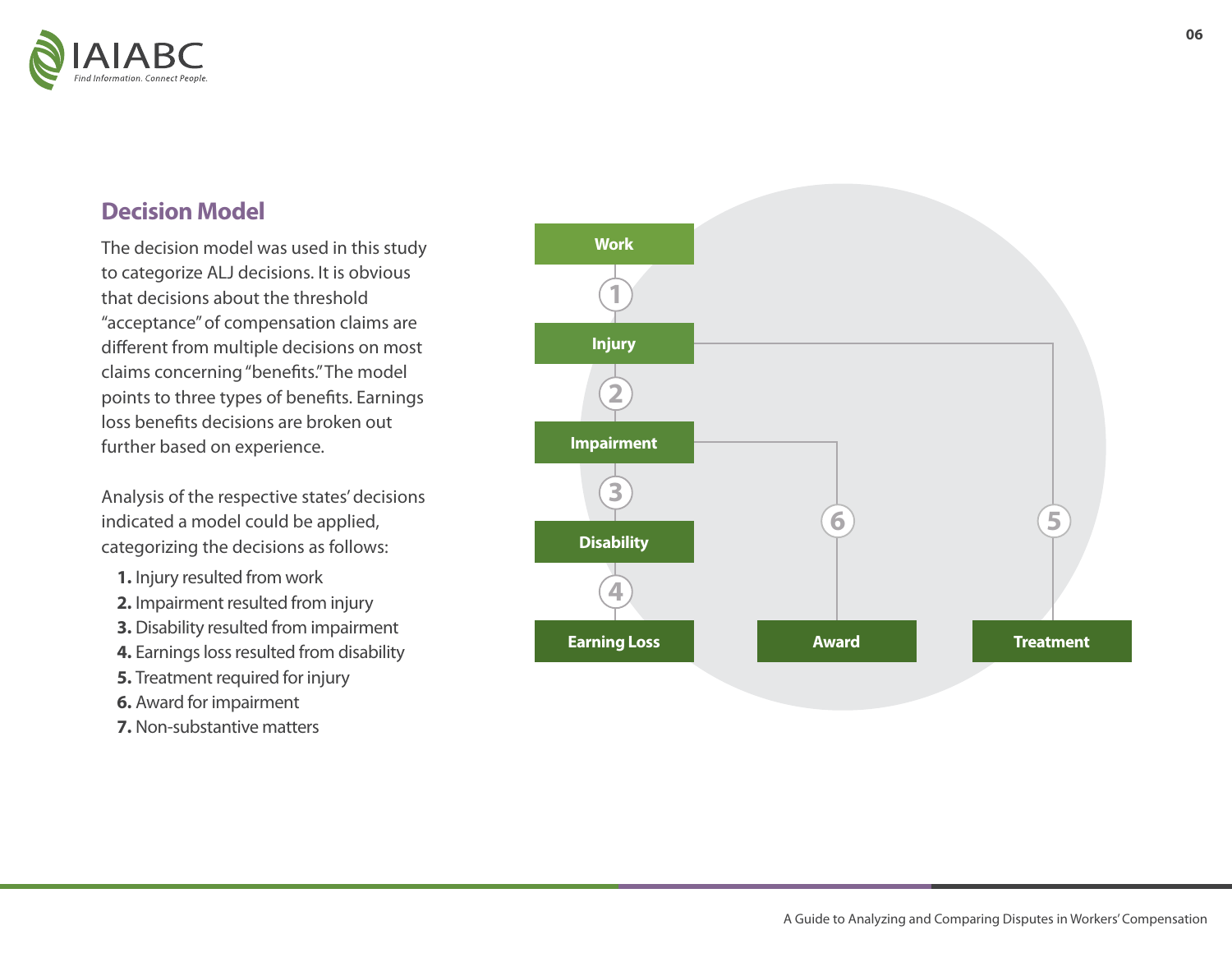

## **Performance Metrics**

It is axiomatic among management experts and successful organizational leaders that measurement of performance is essential to achieving objectives and using resources wisely. We use interchangeably the popular terms "performance measures" and "metrics" for such measurements.

Based on the project analysis, in analyzing workers' compensation system performance three very telling metrics of system health are:



**Proportion of compensable injuries that generate disputes**

**The speed at which disputes are resolved at the primary and appellate levels, and**

**...**

**The issues being disputed**

The value of these metrics is based on careful and consistent data collection and open discussion with policy makers and stakeholders.

*Well-designed metrics should focus on the performance features that are most relevant to stakeholders...but offering an explanation of the connection between statistics and performance is just as important.*